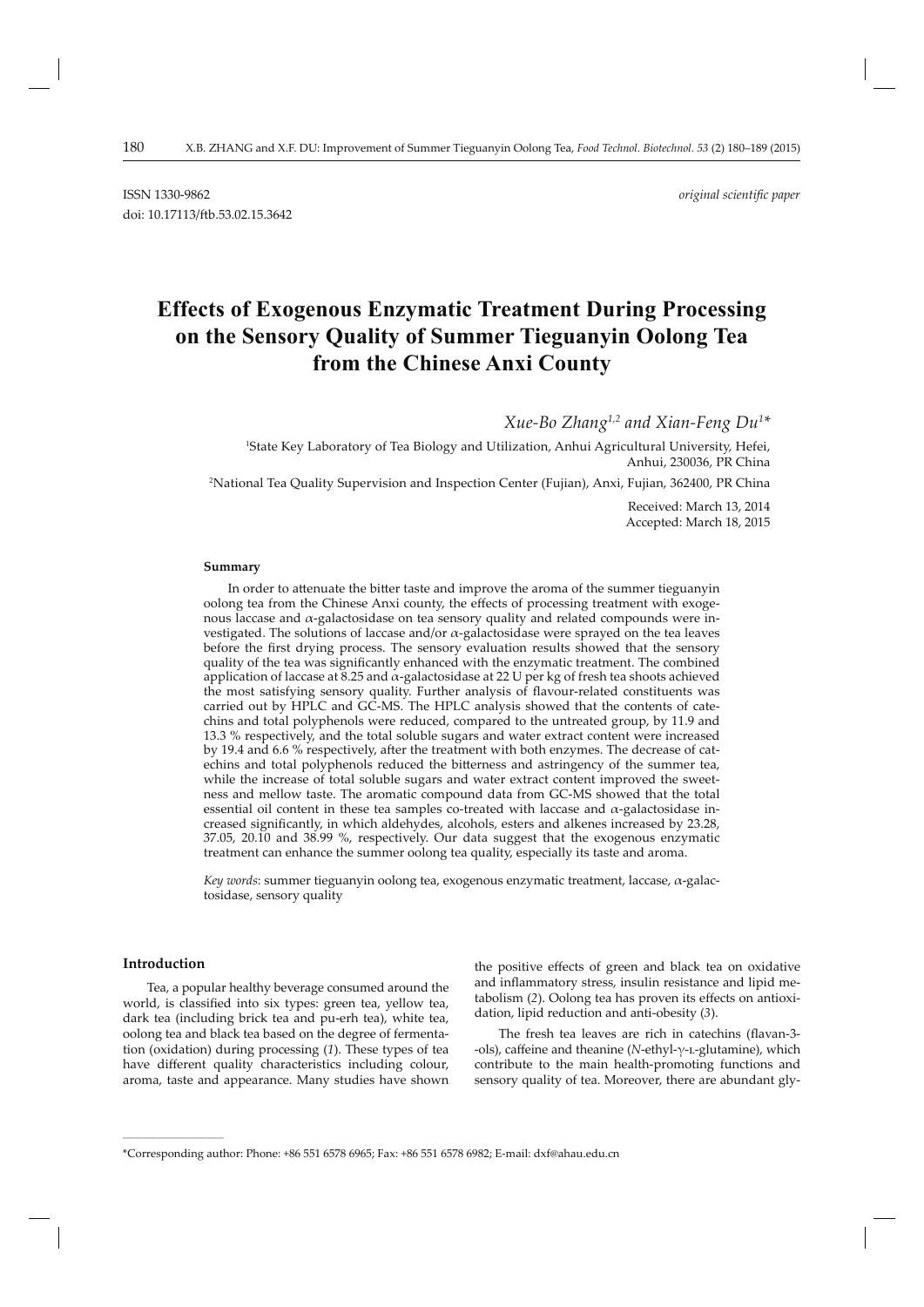cosides with monoterpene alcohols and aryl alcohols like aglycone, which having been hydrolysed by endogenous glucosidase release the aglycone during processing. These compounds have floral or fruity smell and dominate the formation of tea aroma (*4*). During the processing period of oolong tea, fresh tea leaves are harvested and undergo the basic steps of being withered, bruised (shaken), partially fermented, fixed, rolled and dried. Oxidation is limited only to the leaf edges through shaking, known as ′semi-fermentation′. Tieguanyin tea, a kind of oolong tea that originates from Anxi county (Fujian province, PR China), is one of the top ten famous teas in China and is processed from Tieguanyin cultivar. Besides natural conditions and good agricultural practices of tea plantations, the season of tea production plays an important role in quality. According to the harvest time, tieguanyin tea is classified into spring, summer and autumn tea. It has been found that summer tea has higher output than spring and autumn tea, but generally has lower quality (5), the differen ce being that summer tea has fewer soluble sugars and more polyphenols and caffeine, undesirable bitter and astringent taste with lower quality aroma. Given the situation, it is necessary and justifiable to find ways to improve the sensory quality of summer tieguanyin tea.

To optimize the unique quality of tea, endogenous enzymes like polyphenol oxidase and glucosidase in tea shoots should be well controlled. However, this is restricted by the quality of fresh leaves and the production process. Many attempts such as changing the processing conditions have been made to improve the quality of summer tea (*6,7*). In addition, it has been reported that the quality of tea and related tea products has been improved by introducing some exogenous enzymes such as polyphenol oxidase, peroxidase, tannase, cellulase, pectinase, protease and  $β$ -glucosidase into tea processing since 1990s. For example, Murugesan et al. (8) did screening experiments with a series of exogenous enzymes and found that the purified cellulase combined with laccase from *Trametes versicolor* in the ratio of 3:2 (by volume) was the most effective in enhancing the quality of black tea. In 2013, Kumar *et al.* (9) reviewed various major enzymatic methods applied in the ready-to-drink black tea production and discussed the advantages and limitations of these methods. As far as green tea is concerned, β-glucosidase could significantly enhance the aromatic constituents in green tea liquor (10), papain and cellulase could reduce its bitterness (11), and the proteolytic enzyme derived from *Aspergillus oryzae* could hydrolyse proteins in green tea residues (*12*). Besides, peroxidase, cellulase and Flavourzyme® were employed by Li and Liu in 2008 (*13*) in the processing of pu-erh tea to improve its quality. Above all, exogenous enzyme treatment can achieve the purpose of improving tea quality by changing the contents of some constituents in the tea.

Laccase is one of the copper-containing polyphenol oxidases (*p*-diphenol oxidase, EC 1.10.3.2), which was first found in sumac juice in 1883 (14) and is widely present in fungi and bacteria (*15,16*). Its substrates include, among others, polyphenols, methoxy-substituted phenols and diamines. Laccase is able to transform phenols by self-coupling or cross-coupling with polymeric products. Canfora *et al.* (17) proved that laccase was effective in the

transformation of simple and complex phenolic mixtures. Luo *et al.* (18) studied the effect of the kinetics of biocatalytic activity of laccase during oxidation of phenolic compounds and demonstrated that laccase-catalysed oxidation of phenolic compounds was more effective than that of epicatechin and catechol. Yue (*19*) performed the study on synthesising theaflavins by using laccase. Therefore, laccase has been widely used in food industry (*20–22*), such as for juice clarification, beer processing stability and food sensory quality improvement. It can deoxygenate oil, remove bitterness and other unpleasant tastes of cacao, reduce the bitterness of olives, improve the colour and enhance the quality of black tea (*8*).

The  $\alpha$ -galactosidase (EC 3.2.1.22), originally from the yeast fermentation liquid, exists in many animals, plants and microorganisms. It can specifically hydrolyse  $\alpha$ -galactosidase bond and has been widely applied in food, feed and medical industry (*23–25*). In food processing,  $\alpha$ -galactosidase is used mostly to remove 'flatus-producing factor' in soya bean, thereby reducing soya bean oligosaccharides and making it easily digestible (*26–28*).

To the best of our knowledge, so far there have been no reports on the effects of processing treatment of exogenous laccase and  $\alpha$ -galactosidase on the sensory quality of summer tieguanyin tea from the Anxi county in China. In order to improve the fragrance quality of the tea by reducing bitterness and astringency, we investigated the effects of laccase and  $\alpha$ -galactosidase on the final tea quality. The main constituents related to its taste and aroma were also analysed.

### **Materials and Methods**

#### *Materials*

Summer fresh tea shoots (*Camellia sinensis* cv. Tieguanyin), consisting of dormant bud and three or four adjacent leaves, were hand-plucked in July 2011 from the fields of the Xianghua Tea Factory, Anxi Tie Guan Yin Group, Anxi, Fujian province, PR China.

Laccase 5000 U/g and  $\alpha$ -galactosidase 5000 U/g were purchased from Aidun Biology Engineering Company (Jiangsu, PR China). Glucose, catechin (including epigallocatechin, epicatechin, epigallocatechin gallate and epicatechin gallate), caffeine, theanine and gallic acid standards were purchased from Sigma-Aldrich (Shanghai, PR China). Other reagents were of HPLC or analytical grade. Ultrapure Milli-Q Direct 8 water was produced by Merck Millipore (Billerica, MA, USA).

#### *Enzymatic treatment*

The basic manufacturing process for summer fresh tea shoots according to Chinese National Standard GB/T 19598-2006 (*29*) includes the following steps: plucking→ withering and cooling→bruising and rolling→fixation→ twisting and wrapping→first drying→full drying. For enzymatic treatment, 10 kg of half-dried tea were sprayed with 220 mL of aqueous solution containing enzymes prior to full drying, rolled for 2 min and left for 10 min in tea baking box, and then dried fully at 70–80 °C.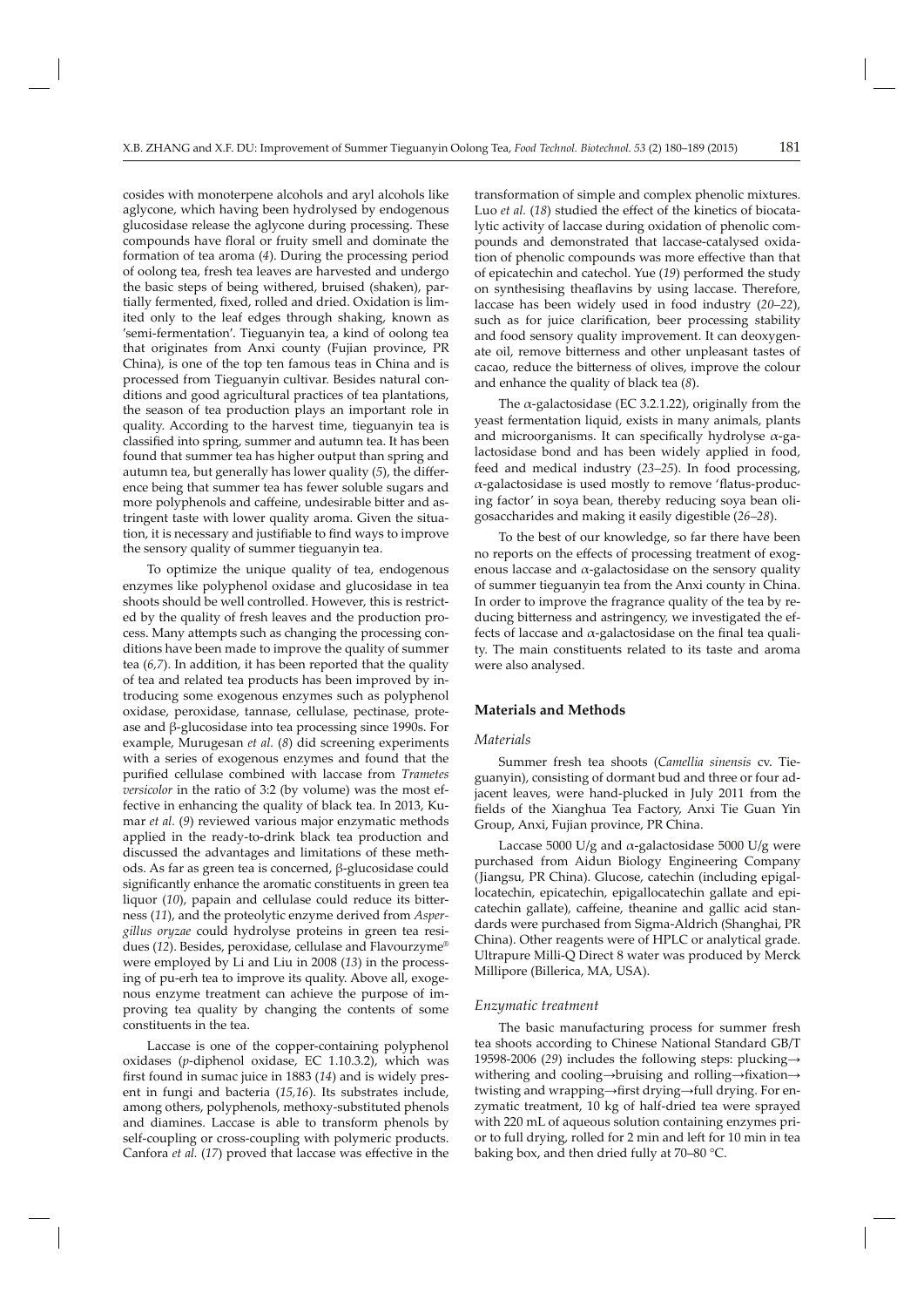As shown in Table 1, the sample not treated with the enzymes was labelled CK, the groups treated with laccase  $(0.05, 0.1$  and  $0.2$   $g/L$ ) A1, A2 and A3 respectively, the groups treated with  $\alpha$ -galactosidase (0.1, 0.2 and 0.4 g/L) B1, B2 and B3, and the groups treated with both laccase and  $\alpha$ -galactosidase (in g/L: laccase 0.075+ $\alpha$ -galactosidase 0.1 and laccase  $0.075 + \alpha$ -galactosidase 0.2) C and D respectively. Three parallel experiments were done at each concentration.

Table 1. Concentrations of enzymes used for the treatment of different summer tieguanyin tea samples

| Sample         | $\gamma$ (enzyme)/(g/L)                     |
|----------------|---------------------------------------------|
| CK.            | Not treated enzymatically                   |
| A <sub>1</sub> | Laccase 0.05                                |
| A2             | Laccase 0.1                                 |
| A <sub>3</sub> | Laccase 0.2                                 |
| B1             | $\alpha$ -galactosidase 0.1                 |
| B2             | $\alpha$ -galactosidase 0.2                 |
| B <sub>3</sub> | $\alpha$ -galactosidase 0.4                 |
| $\subset$      | Laccase $0.075 + \alpha$ -galactosidase 0.1 |
| D              | Laccase $0.075 + \alpha$ -galactosidase 0.2 |
|                |                                             |

#### *Sensory evaluation*

The tea samples were examined and scored independently according to Chinese National Standard GB/T 23776-2009 (*30* ) by a tea tasting panel consisting of six experts from the Department of Tea Science, Anhui Agricultural University, Hefei, PR China. The tea tasters firstly evaluated the appearance of the dry leaves, including colour, size and twist. A mass of 5.0 g of tea samples was infused three times (for 2, 3 and 5 min) in a 110-mL tea tasting porcelain cup with 110 mL of freshly boiled water, and then the infusions were poured three more times into 110-mL tea tasting porcelain bowls for quality assessment. Finally, the tea tasters assessed the aroma, colour and taste of the infusion based predominantly on the infusion time of 3 min. The grading system was based on the maximum score of 100 for each quality attribute (aroma and taste).

#### *Determination of total polyphenolic content*

The total polyphenols, caffeine, catechins, free amino acids, tea polysaccharides and water extracts of the tea samples were examined by National Tea Quality Supervision and Inspection Center, Fujian, PR China. The total polyphenolic content (TPC) was determined by spectrophotometry (722S, Shanghai Analytical Instrument Company, Shanghai, PR China), using gallic acid as the standard, according to the method described in the International Standard ISO 14502-1:2005 (31). Briefly, 1.0 mL of the diluted samples was transferred in duplicate to separate tubes containing 5.0 mL of a 1:10 dilution of Folin-Ciocalteu reagent in water. Then, 4.0 mL of a sodium carbonate solution (7.5 %, by mass per volume) were added. The tubes were then allowed to stand at room temperature for 60 min before absorbance was measured at 765 nm against water. The TPC was expressed as gallic acid equivalents

 $(GAE)$  in g per 100 g of material. The concentration of polyphenols in the samples was derived from a standard curve of gallic acid ranging from 10 to 60 μg/mL (Pearson's correlation coefficient: R<sup>2</sup>=0.998).

#### *Determination of caff eine and catec hins*

Caffeine and catechins were quantified by Chinese National Standard GB/T 8312-2013 (32) and International Standard ISO 14502-2:2005, respectively (33). Caffeine and catechins were analysed by a HPLC system (2695/ 2996, PDA detector, Waters, Milford, MA, USA) equipped with a reversed phase Waters  $C_{18}$  column (5 µm, 250 mm× 4.6 mm i.d.) at 35 °C and 278 nm. Concentrations of caffeine and catechins were quantified by their peak areas against those of standards prepared from authentic compounds.

## *Determination of water extract, tea polysaccharides and free amino acids*

Water extract was determined according to Chinese National Standard GB/T 8305-2013 (34). Briefly, a volume of 50 mL of tea extract prepared as described above was evaporated in a dish on boiling water bath to partially dry, and further dried in an oven at 103 °C to complete dryness and then weighed after cooling down to room temperature in a silica gel desiccator.

Tea polysaccharides were determined by an anthrone-sulphuric acid method described by Wang *et al*. (*35*). A volume of 4 mL of 0.033 % anthrone in concentrated sulphuric acid was added to 1 mL of tea polysaccharide solution and heated for 7 min at 100 °C. The absorbance was measured at 620 nm after cooling for 30 min, and glucose was used as the standard. The result was expressed in g of glucose per 100 g of material and derived from a standard curve of glucose ranging from 0.025 to 0.2 mg/mL (Pearson's correlation coefficient: R²=0.999).

The content of free amino acids was determined spectrophotometrically at 570 nm with ninhydrin colourimetry, using theanine as standard, according to Chinese National Standard GB/T 8314-2013 (*36*). It was expressed in g of theanine per 100 g of material and derived from a standard curve of theanine ranging from 0.004 to 0.012 mg/ mL (Pearson's correlation coefficient: R²=0.985).

#### *Determination of aromatic compounds*

The aromatic compounds were analysed and determined by brewed extraction method reported by Kawakami *et al.* (*37*). In brief, a simultaneous steam distillation and extraction apparatus was used to extract volatile compounds with ethyl ether as the extraction solvent, and then the extracts were concentrated. Finally, the concentrates were determined by gas chromatography-mass spectrometry (GC-MS, QP2010S, Shimadzu, Kyoto, Japan).

Aromatic compounds were extracted as follows: 30 g of tea sample were mixed with 500 mL of deionized water in a 1-litre flask, and 1 mL of ethyl decanoate solution (50  $\mu$ g/mL in ethyl ether) was added as an internal standard for GC-MS quantitative analysis. Then, the volatile constituents were extracted applying simultaneous distillation and extraction method using a modified Likens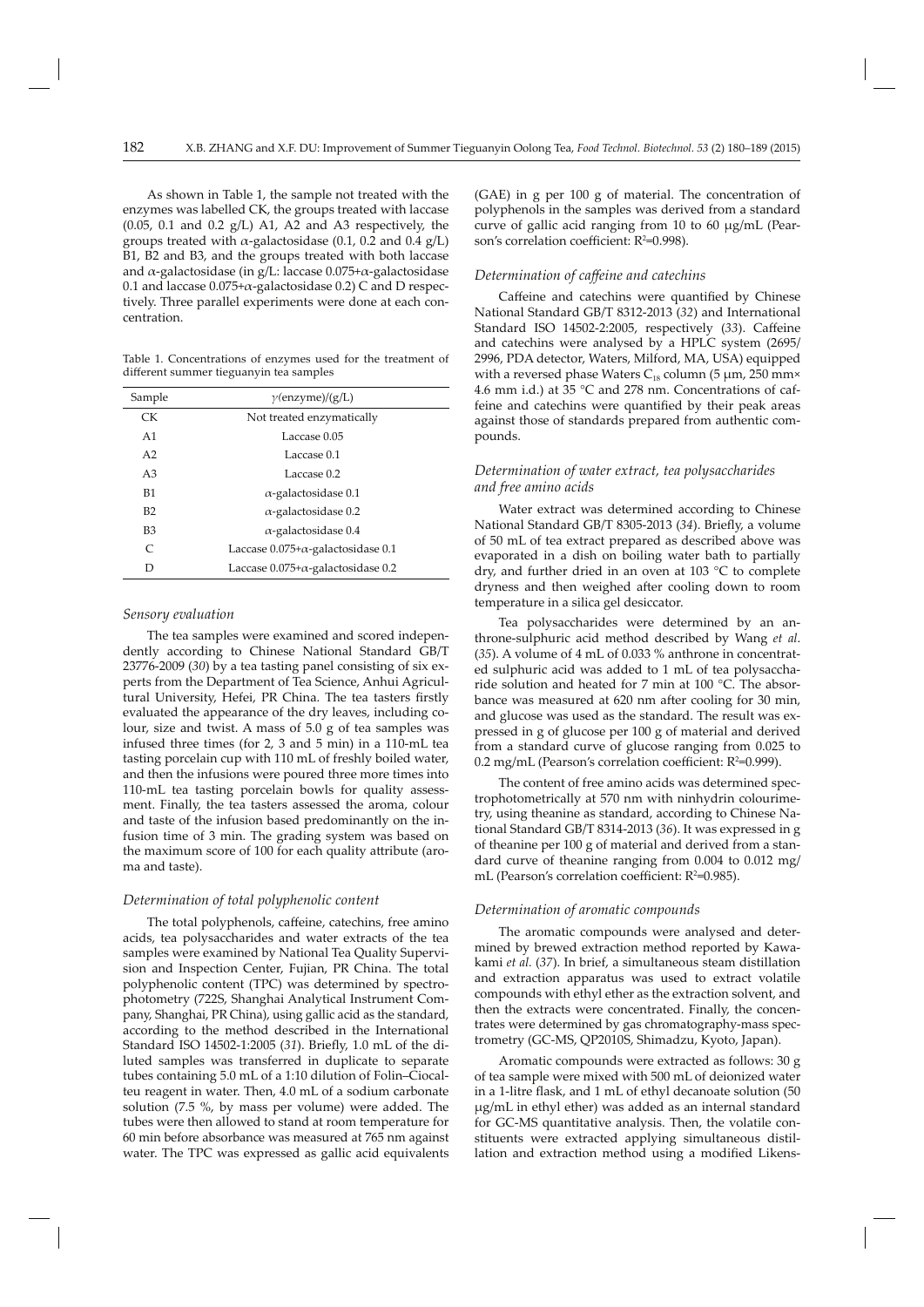-Nickerson apparatus. A volume of 30 mL of redistilled ethyl ether was used as the extraction solvent, and the extraction was continued for 1 h after the sample began boiling in the flask. The ethyl ether phase was then transferred into a 50-mL glass tube and dehydrated with 5 g of anhydrous sodium sulphate overnight. The dehydrated ethyl ether phase was then concentrated to 1 mL. The concentrate was used for GC-MS analysis.

The flavour substances were analysed by GC-MS, with DB-5 chromatographic column (30 m×0.25 mm×0.25 μm i.d.). The oven temperature was kept at 50 °C for 2 min, then raised to 60 °C at a rate of 1 °C per min, maintained for 2 min, then raised to 150  $\degree$ C at a rate of 3  $\degree$ C per min, and maintained for 5 min, then raised to 250 °C at a rate of 10 °C per min and maintained for 7 min. The injector temperature was 250 °C. The temperature of the detector was 280 °C. Highly purified helium was used as carrier gas with a constant flow rate at 1.0 mL/min. The split ratio was 1:10 and the injection volume was 1 μL. Mass spectrometry was performed in electron ionization mode by scanning the mass spectra at 70 eV in an *m/z* range from 35 to 400. The aroma constituents were identified by matching GC and MS data with those of authentic compounds and the literature. The relative amount of each compound was calculated by the ratio of the compound peak area to the internal standard (ethyl decanoate) peak area.

#### *Data analysis*

The experimental data about taste were shown as the average value±standard deviation (*N*=3). Data were analysed using data processing system (DPS) for analysis of variance (ANOVA), with statistically significant difference at p<0.05.

The aromatic constituents were identified by NIST l47 and NIST 27 libraries (*38*).

## **Results and Discussion**

Tea taste and aroma are the most important indices to evaluate the sensory quality of oolong tea. Taste reflects the coordination effects of various water-soluble substances in tea infusion, which include soluble phenols, caffeine, amino acids, soluble sugars, *etc*. Sensory aroma characteristics of tea depend on the total amount of essential oil and the abundance of various aromatic compounds.

Summer tieguanyin tea has plain and thin but bitter and astringent taste and plain aroma. In order to improve the quality of summer tea, the exogenous enzymes laccase and  $\alpha$ -galactosidase were added to adjust the content of one or several taste and aromatic factors.

## *Sensory evaluation results of tea s amples*

The sensory evaluation results of the samples CK, A1, A2,A3, B1, B2, B3, C and D are presented in Table 2 (the sensory tests were conducted according to Chinese National Standard GB/T 14487-2008 (39)) and they indicate that enzymatic treatments had significant effects on the sensory quality.

The taste of sample CK was described as bitter and astringent with significant yin flavour, and its score was 83. In contrast, astringency decreased with the increase of laccase concentration, while bitterness decreased with the increase of  $\alpha$ -galactosidase concentration. The taste scores of A1, A2, A3, B1, B2 and B3 were 84, 86, 87, 87, 89 and 82, respectively; sample C was mellow and slightly bitter, with score of 91; sample D was mellow, sweet and with significant yin flavour, with a taste score of 93.

The aroma of sample CK was described as clean and pure and its score was 85; the aroma became stronger with the increase of  $\alpha$ -galactosidase concentration, but sample B3 was described as light; the aroma scores of A1, A2, A3, B1, B2 and B3 were 86, 88, 87, 89, 92 and 89, respectively; both samples C and D had intense and lasting aroma, and their scores were 91 and 93, respectively. In summary, these results indicate that the sensory quality of sample D was the best. Both laccase and  $\alpha$ -galactosidase showed significant effects on improving the sensory quality of Anxi summer tieguanyin tea. Laccase had a positive effect on the taste only, while  $\alpha$ -galactosidase had a positive effect mainly on the aroma and only partly affected the taste. Moreover, the experiments showed that the concentration of enzymatic solution was an important factor to influence the effects of exogenous enzymatic treatment on the sensory quality. When the mixed enzyme solution with 0.075 g/L of laccase and 0.2 g/L of  $\alpha$ -galactosidase was used, the tea received the highest score.

Table 2. Results of sensory evaluation of the summer tieguanyin tea from Anxi county after different enzymatic treatments

| Sample         | Flavour                                                                    | Aroma |                                 |       |  |
|----------------|----------------------------------------------------------------------------|-------|---------------------------------|-------|--|
|                | Sensory evaluation terms                                                   | Score | Sensory evaluation terms        | Score |  |
| СK             | plain and thin, bitter and astringent, significant yin flavour             | 83    | clean and pure                  | 85    |  |
| A <sub>1</sub> | not mellow enough, shows bitterness, slightly astringent, some yin flavour | 84    | pure and normal                 | 86    |  |
| A <sub>2</sub> | not mellow enough, shows bitterness, some yin flavour                      | 86    | clean aroma                     | 88    |  |
| A3             | mellow and thick, slightly bitter, significant yin flavour                 | 87    | clean aroma, less pure          | 87    |  |
| B1             | not mellow and thick enough, slightly astringent, some yin flavour         | 87    | clean aroma, not lasting enough | 89    |  |
| B2             | mellow and thick, slightly astringent, significant yin flavour             | 89    | intense aroma                   | 92    |  |
| B <sub>3</sub> | mellow, plain and thin, slightly sweet, some yin flavour                   | 82    | light                           | 89    |  |
| C              | heavy and mellow, slightly bitter, some yin flavour                        | 91    | intense and lasting aroma       | 91    |  |
| D              | sweet, mellow and fresh, significant yin flavour                           | 93    | intense and lasting aroma       | 93    |  |

For sample abbreviations see legend of Fig. 1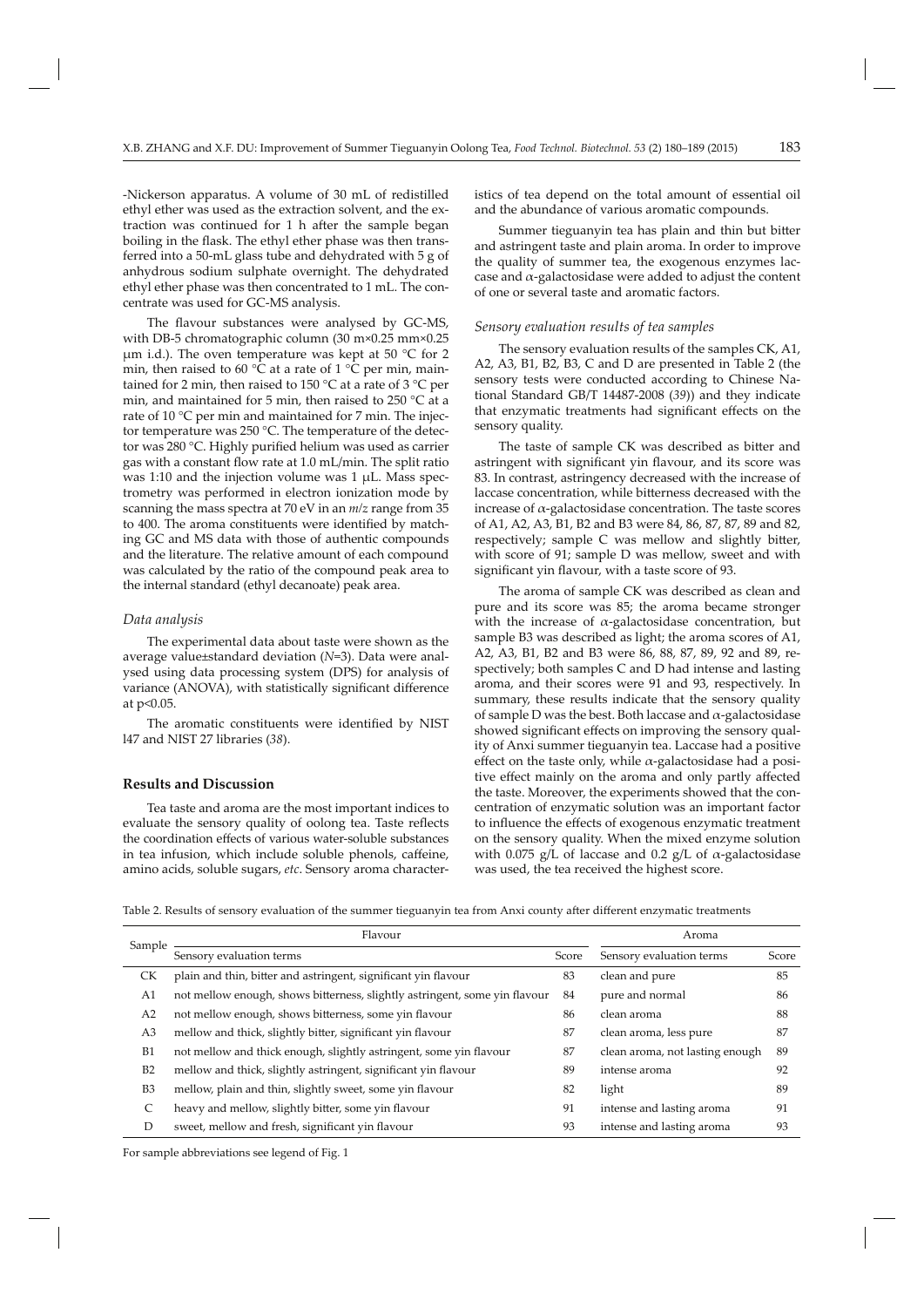# *Eff ects of enzymatic treatment on the taste of tieguanyin tea*

As shown in Fig. 1, the contents of tea polyphenols in samples A1, A2 and A3, which were treated with different concentrations of laccase, were 12.3, 11.9 and 11.5 %, lower than the sample CK (13.4 %), their catechin content was 7.93, 7.29 and  $6.73$  % respectively, which was lower than that of the sample CK  $(8.32 \%)$ , while the contents of tea polyphenols and catechin significantly decreased along with the increase of laccase concentration. Therefore, laccase treatment can reduce the content of tea polyphenols and this effect is concentration-dependent.

Similar results can also be observed in the samples treated with  $\alpha$ -galactosidase, marked B1, B2 and B3. The content of tea polyphenols in sample CK was 13.4 % and it slightly decreased to 12.8, 12.8 and 12.7  $%$  after a treatment with different concentrations of  $\alpha$ -galactosidase (Fig. 1). However, the catechin content in samples  $B1$ ,  $B2$ and B3  $(8.24, 8.23, 8.16, %$  respectively) was slightly lower compared with sample CK (8.32 %), but this was not statistically significant. These results demonstrated that the effects of  $\alpha$ -galactosidase treatment on the content of tea polyphenols and catechins were relatively weak.

When the combination of these two enzymes (samples C and D) was used, the content of both tea polyphenols and catechins decreased significantly compared with sample CK. When the concentration of  $\alpha$ -galactosidase (sample C) was  $0.1$  g/L, the reduction rate was similar to that of the samples treated with laccase only. However, after 0.2 g/L of α-galactosidase (sample D) was sprayed together with laccase, lower content of tea polyphenols and catechins was determined, which indicated that although the effect of  $\alpha$ -galactosidase alone on the summer tea was weak, it was able to enhance the effects of laccase on the content of tea polyphenols and catechins when these two enzymes were applied together.

As shown in Fig. 1, the total soluble sugars of samples treated with laccase alone (samples A1, A2 and A3),  $\alpha$ -galactosidase alone (samples B1, B2 and B3) or the combination of the two enzymes (samples C and D) were significantly higher than in the CK sample  $(6.5, 6.9 \text{ and } 7.6 \text{ %}$ 



Fig. 1. Components in summer tieguanyin oolong tea treated with different enzyme concentrations (in g/L): not treated (CK), treated with laccase 0.05 (A1), treated with laccase 0.1 (A2), treated with laccase 0.2 (A3), treated with α-galactosidase 0.1 (B1), treated with α-galactosidase 0.2 (B2), treated with α-galactosidase 0.4 (B3), treated with laccase 0.075 and α-galactosidase 0.1 (C), treated with laccase 0.075 and  $\alpha$ -galactosidase 0.2 (D).

\*significant difference (*t*-test, p<0.05), \*\*very significant difference (*t*-test, p<0.01)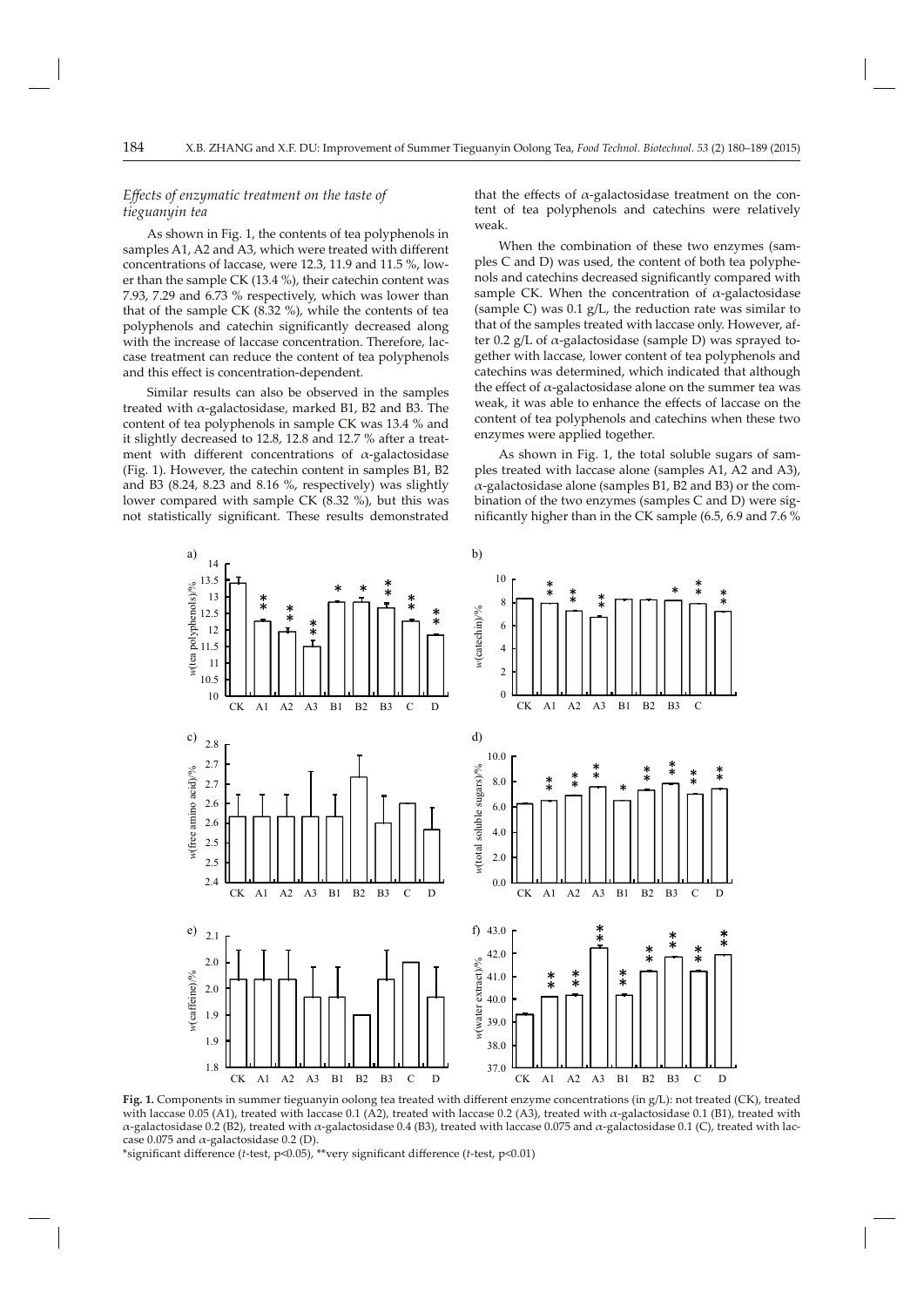in samples A1–A3, 6.5, 7.3 and 7.8 % in samples B1–B3, 7.0 and 7.4 % in samples C and D, respectively, *vs.* 6.2 % in sample CK). The same enhancement effects could be obtained for water extract content (40.1, 40.2 and 42.2 % in samples A1-A3, 40.2, 41.2 and 41.8 % in samples B1-B3, 41.2 and 41.9 % in samples C and D, respectively, *vs.* 39.3 % in sample CK). The total soluble sugars and the content of water extract increased by 19.4 and 6.6 % after the treatment with combined enzymes. The increased level of water extract in samples treated with laccase was higher than in the samples treated with  $\alpha$ -galactosidase, but the increased level of total soluble sugars in samples treated with laccase was lower than in samples treated with  $\alpha$ -galactosidase. Unlike these two results above, the content of caffeine and free amino acids was basically the same whether they were treated with laccase or  $\alpha$ -galactosidase.

It can be seen from the above results that the content of soluble polyphenols decreased after laccase treatment. After enzymatic treatment, the total soluble sugars and the content of water extract increased significantly, while the change of caffeine and free amino acids was not obvious. Decrease of catechins and polyphenols in tea could effectively reduce the bitterness and astringency of the summer tea; increase of the total soluble sugars and the content of the water extract could balance the flavour of tea infusion. The reason why  $\alpha$ -galactosidase treatment could result in an increase of total soluble sugars may be that  $α$ -galactosidase can hydrolyse  $α$ -glycosidic bond specifically, as has been previously reported in the literature. Both laccase and α-galactosidase can destruct the cell wall structure and promote the release of intracellular nutrients, so the content of the water extract was significantly increased after enzymatic treatment.

Low quality of summer tea is difficult to improve only by adjusting the processing parameters; however, it has been reported that a treatment with exogenous enzymes can achieve the purpose by changing the contents of some constituents in the tea. The study found that the reason for the bitterness and astringency of Anxi summer tieguanyin tea is that the summer tea has lower soluble sugars and higher polyphenol content (*40*). Research has also shown that there are positive effects of the higher total soluble sugar ratio of tea polyphenols. The above results show that appropriate exogenous laccase and  $\alpha$ -galactosidase treatment could achieve the expected result of adjusting the content of polyphenols and total soluble sugars, which was proven by the sensory evaluation results.

# *Eff ects of enzymatic treatment on the aroma of tieguanyin tea*

Fresh tea leaves are virtually odourless and the aroma components of tea are generated mainly because of biochemical and chemical reactions during tea processing. In our experiments, after the addition of exogenous enzymes, the aroma precursors were transformed into aroma components. Sixty-seven compounds were identified which can be divided into eight groups according to their structure: 6 aldehydes, 16 alcohols, 20 esters, 7 ketones, 1 acid, 5 alkenes, 3 alkanes and 9 other compounds.

Almost all the compounds have been identified as the aroma compounds of tea by Hara *et al.* (*41*). The main volatile constituents of the samples are shown in Table 3 and Fig. 2. The results illustrate that the relative content (values given as the ratio of the component peak area to the internal standard (ethyl decanoate) peak area) of the total essential oils in samples A1 (108.19), A2 (113.41), A3 (117.65 ), B1 (111.00), B2 (129.83), B3 (135.84), C (117.15) and D (123.26) was higher than that in sample CK (97.95). Compared to those in the control group, the total essential oils of tea sample D increased significantly, among which aldehydes increased by 23.28 %, alcohols by 37.05 %, esters by 20.10 % and alkenes by 38.99 %.

The main constituents of the essential oils were aldehydes, alcohols, esters and alkenes, which accounted for 70–80 %. Among them, the contents of aldehydes, alcohols, esters and alkenes in the samples treated with laccase and  $\alpha$ -galactosidase were obviously higher than in the CK sample. The samples treated with  $\alpha$ -galactosidase had a higher content of aldehydes and alcohols, but lower content of esters than those treated with laccase.

Nerolidol, indole and  $\alpha$ -farnesene were found to be the most important odour-active compounds in oolong tea (*37*). The smell of nerolidol is like the light fragrance of roses and apples, which is very sweet, refreshing and lasting. Indole can enhance the flavour of tea. The organoleptic character of farnesene is soft and mellow. Compared with sample CK, all these three compounds were increased in sample D (53.34 *vs.* 38.09 % of nerolidol, 11.52 *vs.* 10.33 % of indole, and 12.90 *vs.* 9.21 % of farnesene). Benzonitrile is considered as the unique constituent of tieguanyin (*42*), which was also detected in this study. Therefore, these odourants were the most important components of tieguanyin tea. The contents of these components in the samples treated with  $\alpha$ -galactosidase were much higher than in those treated with laccase and the sample CK. It is obvious that  $\alpha$ -galactosidase plays an important role in tea aroma formation.

Alcohols accounted for about half of the total essential oils. Linalool, phenylethyl alcohol, nerolidol and phytol were the main constituents of oolong tea. It is known that terpene alcohols, such as linalool can be generated by the hydrolysis of their glycosides, which are precursors of tea aroma, through the enzymatic action (*43*). Fig. 2 shows that the linalool, phenylethyl alcohol and nerolidol content greatly increased in the samples B2 and B3. Phenylethyl alcohol was considered as a tea aroma precursor (*44*), which increased in samples treated with enzymes. Nerolidol is the major component of volatile oil contributing to the odour of tieguanyin and is the most important indicator of the aroma of Fujian oolong tea (*45*). The content of phytol, the hydrolysed product of chlorophyll, was 8.51 % in sample A3, which was much higher than that in sample CK (6.01 %). In the above sensory evaluation, the colour of sample D was golden yellow, brighter than that of sample CK, and this change resulted from the effect of laccase.

Aldehydes accounted for above 10 % of the total essential oils. (E)-2-hexenal, nonanal, palmitaldehyde and diallyl acetal belong to aliphatic aldehydes. (E)-2-hexenal is known to possess a strong green note. The relative level of (E)-2-hexenal is much higher in sample D (0.39) than in sample CK (0.25). Nonanal gives a pleasant rose note.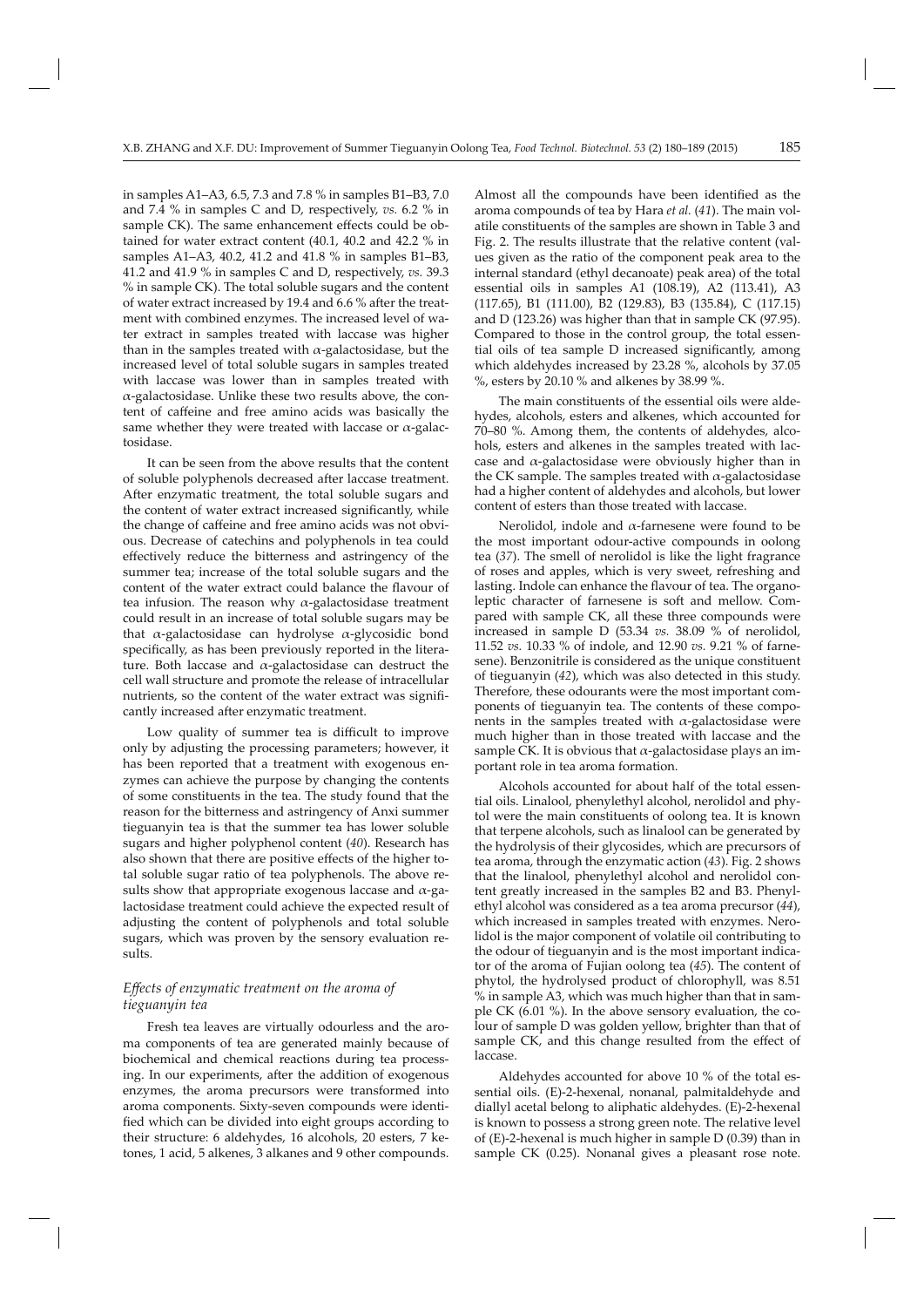|    | No. RT/min | Compound                              | Relative content*        |                          |                          |                          |                          |                          |                          |                          |                          |
|----|------------|---------------------------------------|--------------------------|--------------------------|--------------------------|--------------------------|--------------------------|--------------------------|--------------------------|--------------------------|--------------------------|
|    |            |                                       | CK                       | A1                       | A2                       | A <sub>3</sub>           | B1                       | B2                       | B <sub>3</sub>           | $\mathsf C$              | $\mathbf D$              |
| 1  | 5.691      | $(E)$ -2-hexenal                      | 0.25                     | 0.26                     | 0.26                     | 0.27                     | 0.27                     | 0.17                     | 0.17                     | 0.31                     | 0.23                     |
| 2  | 5.825      | 3-hexen-1-ol                          | 0.09                     | $\overline{\phantom{a}}$ | $\qquad \qquad -$        | $\overline{\phantom{a}}$ | $\overline{\phantom{a}}$ | 0.08                     | 0.10                     | 0.11                     | 0.06                     |
| 3  | 5.852      | butyl aldoxime, 3-methyl-, syn-       | 0.24                     | 0.30                     | 0.34                     | 0.33                     | 0.29                     | 0.14                     | 0.15                     | 0.30                     | 0.15                     |
| 4  | 5.925      | butyl aldoxime, 2-methyl-, syn-       | 0.16                     | 0.15                     | 0.14                     | 0.14                     | 0.16                     | $\qquad \qquad -$        | $\qquad \qquad -$        | 0.21                     | $\qquad \qquad -$        |
| 5  | 6.545      | butyl aldoxime, 3-methyl-, anti-      | 0.11                     | 0.12                     | 0.13                     | 0.15                     | 0.14                     | $\qquad \qquad -$        | 0.11                     | 0.16                     | 0.11                     |
| 6  | 8.097      | isopropyl acetate                     | 0.25                     | $\qquad \qquad -$        | $\qquad \qquad -$        | $\overline{\phantom{a}}$ | $\overline{\phantom{0}}$ | 0.33                     | 0.35                     | 0.27                     | 0.24                     |
| 7  | 10.844     | benzaldehyde                          | 0.42                     | 0.31                     | 0.32                     | 0.35                     | 0.32                     | 0.48                     | 0.56                     | 0.49                     | 0.49                     |
| 8  | 17.217     | benzeneacetaldehyde                   | 9.45                     | 10.12                    | 10.52                    | 11.31                    | 10.56                    | 13.92                    | 15.31                    | 11.46                    | 11.80                    |
| 9  | 17.633     | (Z)-3,7-dimethyl-1,3,6-octatriene     | 0.72                     | 0.81                     | 0.91                     | 1.04                     | 0.89                     | 1.31                     | 1.45                     | 0.92                     | 1.24                     |
| 10 | 21.223     | linalool                              | 0.53                     | 0.46                     | 0.52                     | 0.49                     | 0.57                     | 0.92                     | 0.98                     | 0.61                     | 0.73                     |
| 11 | 21.512     | nonanal                               | 0.19                     | 0.21                     | 0.21                     | 0.22                     | 0.22                     | 0.35                     | 0.41                     | 0.24                     | 0.33                     |
| 12 | 21.996     | phenylethyl alcohol                   | 2.36                     | 2.98                     | 3.09                     | 3.16                     | 3.26                     | 3.34                     | 3.58                     | 3.42                     | 2.41                     |
| 13 | 22.284     | neryl nitrile                         | 0.87                     | 0.90                     | 0.93                     | 1.02                     | 0.90                     | 1.52                     | 1.64                     | 0.98                     | 1.13                     |
| 14 | 22.985     | glycerin                              | 0.22                     | $\overline{\phantom{a}}$ | $\qquad \qquad -$        | $\overline{\phantom{a}}$ | $\overline{\phantom{a}}$ | $\qquad \qquad -$        | -                        | $\overline{\phantom{a}}$ | $\overline{\phantom{a}}$ |
| 15 | 23.599     | benzyl nitrile                        | 1.06                     | 1.19                     | 1.24                     | 1.34                     | 1.33                     | 1.30                     | 1.36                     | 1.50                     | 1.32                     |
| 16 | 25.693     | 4-tert-butyl-1-cyclohexene            | 0.85                     | 0.89                     | 1.13                     | 1.12                     | 1.21                     | 1.24                     | 1.26                     | 0.99                     | 1.01                     |
| 17 | 29.842     | isopentyl hexanoate                   | $\qquad \qquad -$        | -                        | -                        | $\qquad \qquad -$        | 0.02                     | $\overline{\phantom{0}}$ |                          |                          |                          |
| 18 | 30.086     | 3-phenylpropanol                      | $\qquad \qquad -$        | 0.32                     | 0.45                     | $\overline{\phantom{m}}$ | 0.46                     | $\qquad \qquad -$        | 0.48                     | $\overline{\phantom{0}}$ | -                        |
| 19 | 30.838     | cholestan-22(26)-epoxy-3,16-dione     | 0.09                     | $\qquad \qquad -$        | $\qquad \qquad -$        | $\qquad \qquad -$        |                          |                          |                          |                          |                          |
| 20 | 31.124     | benzyl isocyanide                     | $\overline{\phantom{0}}$ | 0.21                     | 0.24                     | 0.24                     | 0.29                     | $\qquad \qquad -$        | $\qquad \qquad -$        | $\overline{\phantom{0}}$ |                          |
| 21 | 32.093     | indole                                | 10.33                    | 11.36                    | 11.95                    | 12.45                    | 12.36                    | 14.78                    | 15.01                    | 12.63                    | 11.52                    |
| 22 | 32.249     | 2-phenylnitroethane                   | 1.57                     | 1.62                     | 1.75                     | 1.83                     | 1.83                     | 1.78                     | 1.80                     | 2.04                     | 1.41                     |
| 23 | 36.088     | (Z)-3-hexenyl hexanoate               | 0.93                     | 1.42                     | 1.43                     | 1.35                     | 1.40                     | 0.89                     | 0.72                     | 1.50                     | 0.83                     |
| 24 | 36.310     | hexanoic acid, hexyl ester            | 0.45                     | 0.85                     | 0.93                     | 0.87                     | 0.92                     | 0.43                     | 0.39                     | 0.98                     | 0.48                     |
| 25 | 36.470     | (E)-hexanoic acid, 2-hexenyl ester    | 0.18                     | 0.32                     | 0.31                     | 0.29                     | 0.31                     | 0.15                     | 0.14                     | 0.33                     | $0.17\,$                 |
| 26 | 36.671     | phenethyl isobutyrate                 | 0.35                     | 0.44                     | 0.43                     | 0.44                     | 0.45                     | 0.22                     | 0.21                     | 0.54                     | 0.24                     |
| 27 | 36.850     | cis-jasmone                           | 0.16                     | 0.15                     | 0.16                     | 0.15                     | 0.16                     | 0.31                     | 0.35                     | 0.19                     | 0.20                     |
| 28 | 38.663     | β-phenylethyl butyrate                | 0.44                     | 0.56                     | 0.61                     | 0.58                     | 0.60                     | 0.38                     | 0.33                     | 0.67                     | 0.41                     |
| 29 | 40.613     | phenethyl-2-methyl butyrate           | 1.81                     | 2.13                     | 2.19                     | 2.19                     | 2.13                     | 1.55                     | 1.44                     | 2.35                     | 1.69                     |
| 30 | 40.874     | δ-nonalactone                         | 1.45                     | 1.52                     | 1.64                     | 1.78                     | 1.74                     | 3.93                     | 4.16                     | 1.78                     | 2.25                     |
| 31 | 40.958     | farnesol                              | 0.56                     | 0.32                     | 0.33                     | 0.39                     | 0.29                     | $\qquad \qquad -$        | 0.30                     | 0.63                     | 0.63                     |
| 32 | 41.527     | farnesene                             | 9.21                     | 11.88                    | 12.13                    | 12.76                    | 11.27                    | 9.92                     | 9.28                     | 10.80                    | 12.90                    |
| 33 | 42.179     | 2-allyl-1,3-cyclohexanedione          | 0.15                     | 0.14                     | 0.15                     | 0.15                     | 0.13                     | 0.16                     | 0.16                     | 0.14                     | 0.14                     |
| 34 | 43.550     | p-menth-4-en-3-one                    | $\overline{\phantom{a}}$ | $\qquad \qquad -$        | $\overline{\phantom{0}}$ | $\overline{\phantom{a}}$ | $\equiv$                 | $0.14\,$                 | $\overline{\phantom{0}}$ | $\overline{\phantom{a}}$ | $\qquad \qquad -$        |
| 35 | 43.838     | nerolidol                             | 38.09                    | 40.32                    | 41.56                    | 43.23                    | 40.14                    | 54.84                    | 58.92                    | 43.52                    | 53.34                    |
| 36 | 44.024     | 3-hexen-1-ol benzoate                 | 0.21                     | 0.26                     | 0.24                     | 0.24                     | 0.23                     | 0.22                     | 0.19                     | 0.27                     | 0.24                     |
| 37 | 44.163     | 7,8-dihydrolinalool                   | $\overline{\phantom{a}}$ | $\qquad \qquad -$        | $\equiv$                 | $\overline{\phantom{0}}$ | $\overline{\phantom{0}}$ | 0.14                     | $0.10\,$                 | $\overline{\phantom{0}}$ | $0.09\,$                 |
| 38 | 44.293     | 6,11-dimethyl-2,6,10-dodecatrien-1-ol | 0.21                     | 0.32                     | 0.34                     | 0.34                     | 0.32                     | 0.23                     | 0.22                     | 0.31                     | $0.34\,$                 |
| 39 | 47.152     | 2-phenylethyl hexanoate               | 1.02                     | 1.25                     | 1.31                     | 1.40                     | 1.27                     | 0.92                     | $0.88\,$                 | 1.37                     | 0.96                     |
| 40 | 47.510     | methyl jasmonate                      | $\equiv$                 | 0.21                     | 0.19                     | $\equiv$                 | 0.21                     | 0.41                     | 0.46                     | $\overline{\phantom{a}}$ | $\overline{\phantom{a}}$ |
| 41 | 53.803     | neophytadiene                         | 0.26                     | 0.23                     | 0.22                     | 0.35                     | 0.23                     | 0.21                     | 0.19                     | 0.29                     | 0.23                     |
| 42 | 53.925     | hexahydrofarnesyl acetone             | 0.19                     | 0.18                     | $0.18\,$                 | 0.20                     | $0.18\,$                 | 0.15                     | $0.13\,$                 | 0.21                     | $0.14\,$                 |
| 43 | 53.992     | octanoic acid, 2-phenylethyl ester    | $0.06\,$                 | 0.06                     | 0.06                     | 0.07                     | $0.07\,$                 | $\overline{\phantom{0}}$ | $-$ .                    | $0.07\,$                 | $\overline{\phantom{0}}$ |
| 44 | 54.162     | hydroxyethyl palmitamide              | 0.25                     | 0.26                     | 0.27                     | 0.31                     | 0.27                     | 0.16                     | 0.16                     | 0.30                     | $0.17\,$                 |
| 45 | 54.379     | isobutyl phthalate                    | 0.07                     | 0.09                     | 0.13                     | 0.08                     | 0.14                     | 0.10                     | 0.09                     | 0.08                     | 0.05                     |
| 46 | 54.562     | trans-phytol                          | 0.10                     | 0.05                     | $0.07\,$                 | 0.12                     | $0.08\,$                 | 0.10                     | 0.13                     | 0.13                     | $0.10\,$                 |
| 47 | 54.954     | methyl palmitoleate                   | $\overline{\phantom{0}}$ | 0.05                     | 0.05                     | 0.05                     | 0.05                     | 0.05                     | $0.05\,$                 | 0.05                     | $0.06\,$                 |
| 48 | 55.118     | 2-pentadecanone, 6,10,14-trimethyl-   | 0.10                     | $\equiv$                 | $\equiv$                 | $\overline{\phantom{a}}$ | $\overline{\phantom{a}}$ | $0.18\,$                 | 0.20                     | 0.14                     | 0.15                     |

Table 3. Aroma compounds and relative contents of tieguanyin tea samples from Anxi county after different enzymatic treatments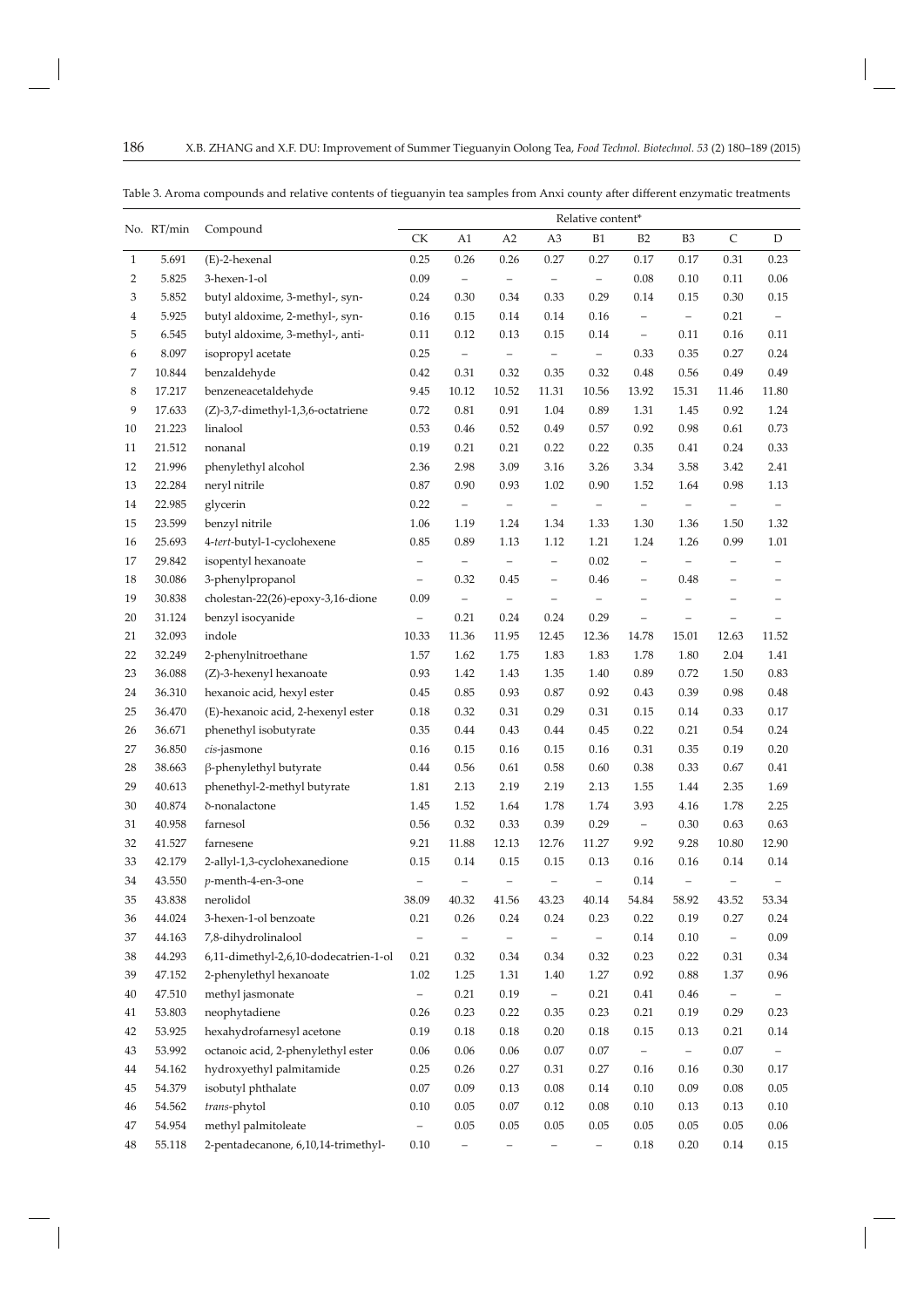|    | No. RT/min | Compound                       | Relative content* |                          |                   |                 |                          |                   |                          |                          |                          |
|----|------------|--------------------------------|-------------------|--------------------------|-------------------|-----------------|--------------------------|-------------------|--------------------------|--------------------------|--------------------------|
|    |            |                                | <b>CK</b>         | A1                       | A2                | A <sub>3</sub>  | B1                       | B2                | B <sub>3</sub>           | C                        | D                        |
| 49 | 55.175     | farnesylacetone                | 0.09              | 0.04                     | 0.04              | 0.05            | $\overline{\phantom{0}}$ | 0.12              | 0.11                     | 0.11                     | 0.12                     |
| 50 | 55.281     | methyl palmitate               | 0.13              | 0.16                     | 0.18              | 0.17            | 0.17                     | 0.19              | 0.20                     | 0.20                     | 0.25                     |
| 51 | 55.596     | isophytol                      | 0.31              | 0.25                     | 0.19              | 0.28            | 0.20                     | 0.29              | 0.36                     | 0.36                     | 0.30                     |
| 52 | 55.844     | palmitic acid                  | 0.52              | 0.46                     | 0.41              | 0.33            | 0.33                     | 1.20              | 1.30                     | 0.58                     | 0.71                     |
| 53 | 56.709     | geranyl linalool isomer B      | 0.11              | 0.12                     | 0.16              | 0.15            | 0.13                     | 0.15              | 0.15                     | 0.13                     | 0.21                     |
| 54 | 57.408     | phytol isomer                  | 0.06              | 0.04                     | 0.04              | 0.06            | 0.04                     | $\equiv$          | —                        | $\overline{\phantom{0}}$ | 0.05                     |
| 55 | 57.458     | methyl linoleate               | 0.84              | 1.08                     | 1.36              | 1.47            | 1.26                     | 0.88              | 0.78                     | 1.24                     | 1.34                     |
| 56 | 57.541     | methyl linolenate              | 1.83              | 2.36                     | 2.89              | 3.19            | 2.75                     | 2.22              | 2.03                     | 2.74                     | 2.98                     |
| 57 | 57.625     | trans-piperitol                | 0.08              | $\overline{\phantom{m}}$ | $\qquad \qquad -$ | $\qquad \qquad$ | $\qquad \qquad -$        | 0.03              | 0.03                     | 0.05                     | $\qquad \qquad -$        |
| 58 | 57.681     | phytol                         | 6.01              | 6.98                     | 7.57              | 8.51            | 6.94                     | 4.56              | 4.13                     | 6.05                     | 4.92                     |
| 59 | 57.999     | palmitaldehyde, diallyl acetal | 0.48              | 0.10                     | 0.10              | 0.12            | 0.10                     | 0.35              | 0.46                     | 0.55                     | 0.46                     |
| 60 | 58.181     | ethyl linoleate                | 0.08              | 0.09                     | 0.09              | 0.09            | 0.09                     | $\qquad \qquad =$ | $\overline{\phantom{0}}$ | 0.10                     | $\overline{\phantom{m}}$ |
| 61 | 58.259     | ethyl linoleolate              | 0.10              | 0.20                     | 0.22              | 0.21            | 0.20                     | 0.10              | 0.09                     | 0.22                     | 0.06                     |
| 62 | 58.417     | dodecanamide                   |                   |                          |                   |                 | $\qquad \qquad -$        | 0.20              | $\overline{\phantom{0}}$ | $\overline{\phantom{0}}$ |                          |
| 63 | 58.649     | octadecane                     | 0.09              |                          |                   |                 | —                        | 0.17              | 0.20                     | 0.17                     | 0.16                     |
| 64 | 58.777     | cis-9-hexadecenal              | 0.12              | 0.06                     | 0.06              | 0.06            | 0.08                     | 0.23              | 0.28                     | 0.14                     | 0.14                     |
| 65 | 59.458     | squalene                       | 0.81              | 0.82                     | 0.82              | 0.81            | 0.83                     | 1.17              | 1.23                     | 0.94                     | 1.09                     |
| 66 | 59.583     | hexahydronerolidol             | 0.06              |                          |                   |                 |                          | 0.09              | 0.09                     | 0.06                     | 0.07                     |
| 67 | 61.908     | heneicosane                    | 0.22              | 0.21                     | 0.22              | 0.16            | 0.21                     | 0.27              | 0.28                     | 0.22                     | 0.25                     |
|    |            | Total essential oils           | 97.95             | 108.19                   | 113.41            | 117.65          | 111.00                   | 129.83            | 135.84                   | 117.15                   | 123.26                   |
|    |            | Total aroma compounds          | 59                | 55                       | 55                | 52              | 55                       | 56                | 57                       | 57                       | 55                       |

\*Values are given as the ratio of the component peak area to the internal standard (ethyl decanoate) peak area; RT=retention time of each peak; –=not detected

For sample abbreviations see legend of Fig. 1



Fig. 2. Comparison of aroma profiles of samples of tieguanyin tea from Anxi county treated with different enzyme concentrations (for sample abbreviations see legend of Fig. 1)

\*Values are given as the ratio of the component peak area to the internal standard (ethyl decanoate) peak area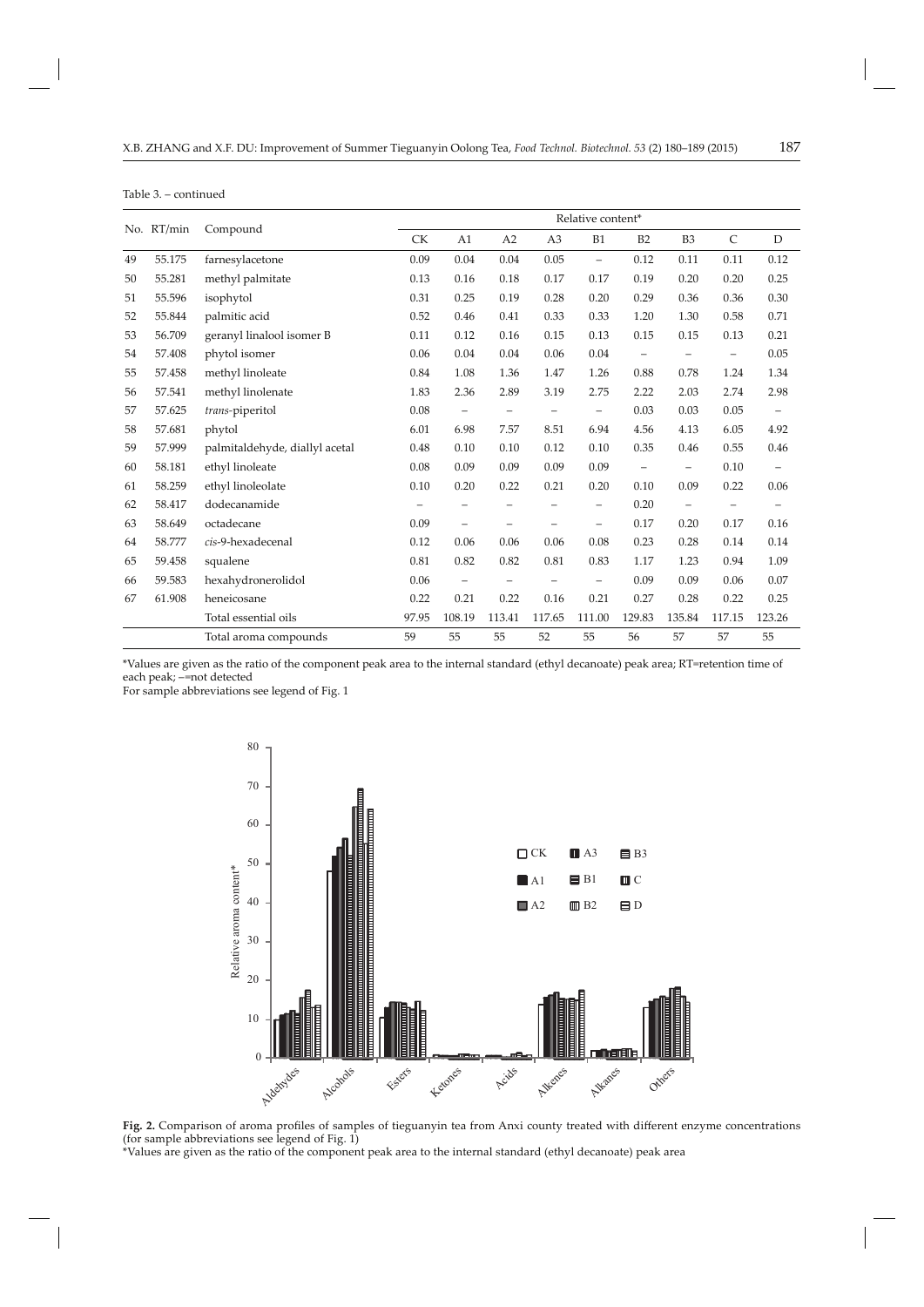Benzeneacetaldehyde has a characteristic hyacinth-like odour. The contents of nonanal, benzaldehyde and benzeneacetaldehyde in sample D were much higher than in sample CK.

Esters, the main constituents of the essential oils, always have a characteristic pleasant flowery aroma. There were 20 kinds of esters detected in the tea samples. In green tea, oolong tea and black tea, (Z)-3-hexenyl hexanoate has been reported as one of the most important aroma compounds exhibiting a green note, although its concentration was not fairly high (*46–48*). The relative level of  $(Z)$ -3-hexenyl hexanoate was much higher in the samples treated with laccase than in sample CK. The contents of methyl palmitate, methyl linoleate and methyl linolenate in samples treated with  $\alpha$ -galactosidase and laccase were much higher than in sample CK. These components showed lasting aroma (*49*). Farnesene is the most abundant alkene in tieguanyin oolong tea. It largely increased in samples treated with  $\alpha$ -galactosidase or laccase. However, the exception was observed in sample D, in which the content of alkanes decreased.

Research shows that the better quality tea has a higher content of total essential oils and higher boiling point of aroma components (*50*). Therefore, these parameters can be used as a quality standard for tieguanyin tea from Anxi county. In this experiment, the total essential oil content of samples treated with laccase and  $\alpha$ -galactosidase was significantly higher than in sample CK. The content of the characteristic aroma components with high boiling point, such as nerolidol, α-farnesene, phenylethyl alcohol, benzeneacetaldehyde, (Z)-3-hexenyl hexanoate, and methyl palmitate showed the same trend. This indicates that the appropriate exogenous enzyme treatment can improve the aroma of summer tieguanyin tea from Anxi county, which was confirmed by the results of sensory evaluation.

## **Conclusions**

In conclusion, laccase and  $\alpha$ -galactosidase significantly improved the sensory quality of tieguanyin tea from Anxi county, China, harvested in summer, which has been confirmed by sensory evaluation by the tea tasting experts and the results of main flavour substance analysis. Laccase had positive effect on the taste and  $\alpha$ -galactosidase on the aroma. Spraying the tea leaves with the solution of the two enzymes could improve the tea quality, but the aroma of the tea remained similar to that treated with  $\alpha$ -galactosidase alone. Treatment of tea with laccase and  $\alpha$ -galactosidase has been rarely reported. Our study demonstrated that this treatment could improve the sensory quality of summer tieguanyin tea from Anxi county effectively. The results also show that the exogenous enzymatic treatment method can be potentially applied in other tea production processes, widening the application range of laccase and  $\alpha$ -galactosidase.

#### *Acknowledgements*

The authors are very grateful for the financial support from the project of Fujian Provincial Bureau of Quality and Technical Supervision (No. FJQl2009006); Anhui Scientific and Technological Project 1406C085017; National Commonwealth Research of General Administration of Quality Supervision, Inspection and Quarantine of the People's Republic of China (201210075); and the Doctoral Program of Higher Education Research Fund (Doctoral category 20113418110001).

#### **References**

- *1.* Wan XC, Li DX, Zhang ZZ. Green tea and black tea manufacturing and consumption. In: Ho CT, Lin JK, Shahidi F, editors. Tea and tea products – chemistry and health-promoting properties. Boca Raton, FL, USA: CRC Press, Taylor & Francis Group; 2008. pp. 1–8.
- *2.* Sae-Tan S, Grove KA, Lambert JD. Weight control and prevention of metabolic syndrome by green tea. Pharmacol Res. 2011;64:146–54. http://dx.doi.org/10.1016/j.phrs.2010.12.013
- 3. Villaño D, Lettieri-Barbato D, Guadagni F, Schmid M. Effect of acute consumption of oolong tea on antioxidant parameters in healthy individuals. Food Chem. 2012;132:2102–06. http://dx.doi.org/10.1016/j.foodchem.2011.12.064
- 4. Li YY, Jiang CJ, Wan XC, Zhang ZZ, Li DX. Purification and partial characterization of β-glucosidase from fresh leaves of tea plants (Camellia sinensis (L.) O. Kuntze). Acta Biochim Biophy Sin. 2005;37:363–70. http://dx.doi.org/10.1111/j.1745-7270.2005.00053.x
- *5.* Cai IF, Guo YL. Effect of green-making practice using airconditioner on oolong tea quality. Fujian Tea. 2000;3:10–12,53 (in Chinese).
- 6. Zhang WJ, Liang YR, Zhang YG, Chen CS, Zhang FZ. Effects of shading on quality and chemical components of oolong tea in summer. Fujian J Agricul Sci 2006;21:360-5 (in Chinese).
- 7. Lin JK, Chen QB, Wang XX, Xiao H, Lin JR, Tian YL. Effects of humidification, sunlight and withering on the quality of soft scent summer oolong tea. Chin Agric Sci Bull. 2011;27: 409–13 (in Chinese).
- 8. Murugesan GS, Angayarkanni J, Swaminathan K. Effect of tea fungal enzymes on the quality of black tea. Food Chem. 2002;79:411–7. http://dx.doi.org/10.1016/S0308-8146(02)00157-7
- 9. Kumar CS, Subramanian R, Jaganmohan Rao L. Application of enzymes in the production of RTD black tea beverages: a review. Crit Rev Food Sci Nutr. 2013;53:180–97. http://dx.doi.org/10.1080/10408398.2010.520098
- 10. Sun QF, Liang YR, Lu JL. Effects of β-glucosidase on aroma of green tea soup. J Tea. 2 007;33:211–3 (in Chinese).
- 11. Feng Y, Su ZC. Effects of processing treatment of exogenous enzymes on the quality of summer green tea. Sci Technol Food Ind. 2007;28:107–9 (in Chinese).
- *12.* Xu YQ, Zhong XY, Chen SQ, Yin JF. Hydrolysis of green tea residue protein using proteolytic enzyme derived from Aspergillus oryzae. J Food Sci Technol. 2013;50:171–5. http://dx.doi.org/ 10.1007/s13197-011-0239-x
- 13. Li ZH, Liu TX. Effects of different enzymes on the quality of pu-erh tea. Sci Technol Food Ind. 2008;29:152–4 (in Chinese).
- *14.* Lontie R, editor. Copper proteins and copper enzymes, Vol. III, Boca Raton, FL, USA: CRC Press, Taylor & Francis Group; 1984. pp. 1–35.
- *15.* Baldrian P. Fungal laccase occurrence and properties. FEMS Microbiol Rev. 2006;30:215–42. http://dx.doi.org/10.1111/j.1574-4976.2005.00010.x
- *16.* Claus H. Laccases and their occurrence in prokaryotes. Arch Microbiol. 2003;179:145-50. http://dx.doi.org/10.1007/s00203-002-0510-7